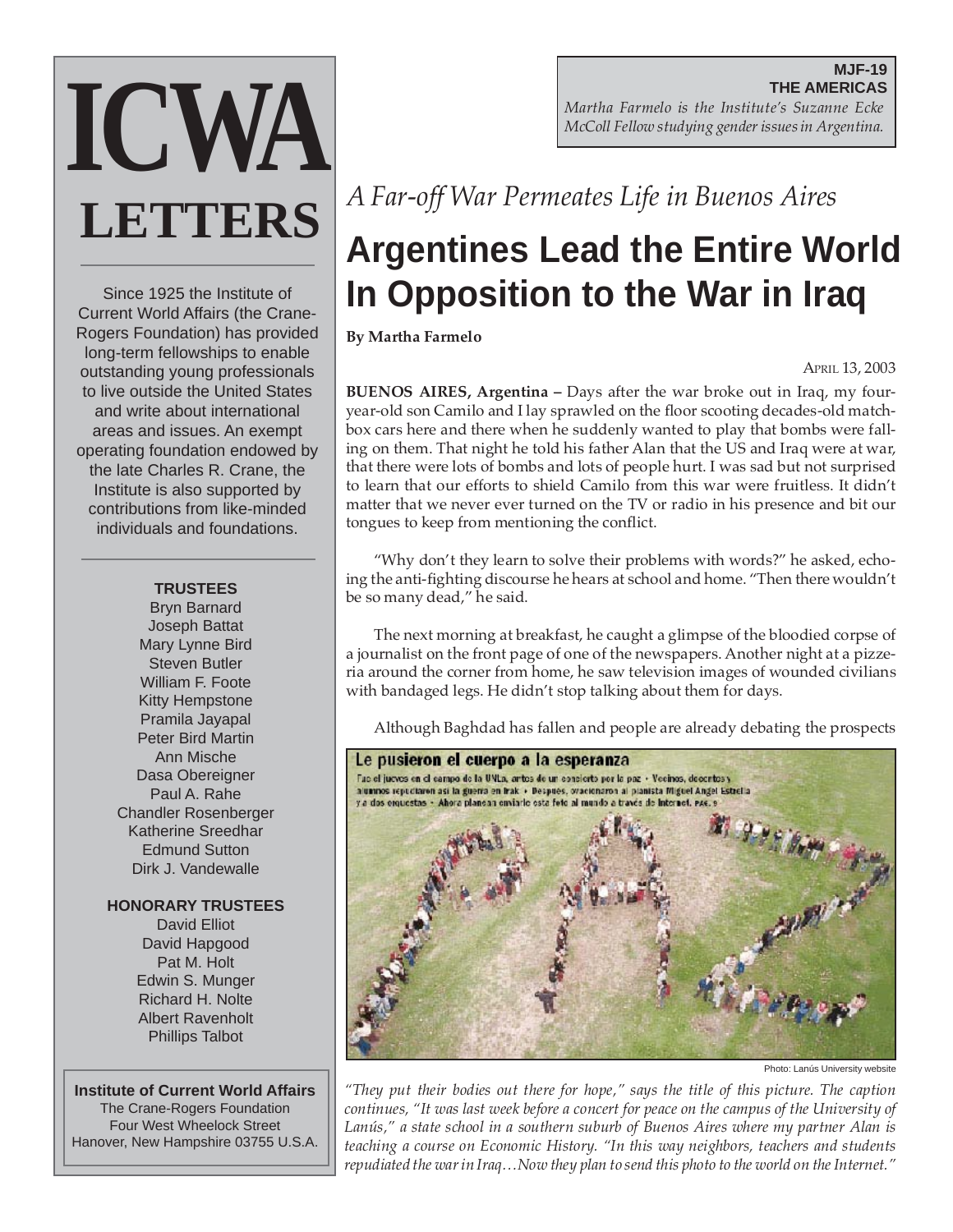for post-war Iraq, the war continues to permeate life in Argentina. Furthermore, Argentines are vocally and overwhelmingly opposed to the war—more than any other nation in the world. Reflecting a trend that spans Latin America, Argentines as a whole, no longer just the left, are enraged at the United States, and feel that way about the people, not just the government. Meanwhile, I feel sick and ashamed about the war, and sometimes frightened by my own anti-Yankee feelings.

Since the war officially began days ago, it has overshadowed all other news stories in all the media, including the Presidential elections that will take place here just 14 days from now. In addition to following each day's military and political developments in Iraq and around the world, Argentines know all about "code orange" and its calls to seal off a room with plastic sheeting and tape, which most people here laugh off as a thinly-veiled, Argentine-style hoax by Bush to stir up fear and support for the war. They find it hard to believe anyone would take such instructions seriously.

I have heard criticisms of sensationalist, pro-war coverage by English-language CNN and Fox TV with surprising frequency, since only the former is available here and most people watch CNN in Spanish if at all. "They report on the war as if it were a soccer game," said our friend Alejandro, who makes a living walking dogs. Trekking through the city with ten or twelve canines strapped to his wrists for several hours a day has taught him plenty about conflict and peacekeeping, at least among animals.

Most people I know watched the Oscars, and they know exactly what Michael Moore said to admonish President Bush that night. In fact, they are familiar with Moore's documentary on U.S. gun violence, *Bowling for Columbine,* which premiered in Argentina ten days ago. The war ends up dominating conversation after conversation, making socializing considerably less enjoyable for me than it used to be.

Accounts of sadness and rage, debates about women soldiers and calls for boycotts against US products have eclipsed the other topics on the 400-person Argentine feminist listserv I signed up for earlier this year. "Thanks for these messages! Thanks for making me feel and cry," emailed one woman to another who had circulated an account of shedding "hot tears" when her little boy fell off his bike, scraping his face and bleeding a bit, which conjured up for her the Iraqi children injured or orphaned by US bombs.

*I have not heard one single Argentine support this war.* On the contrary, a late-January Gallup poll in 41 countries around the world found that 83 percent of Argentines were against a US attack on Iraq, the highest level of opposition of all, followed by Uruguay, Macedonia, Bosnia Herzegovina and Spain, in that order. Only four percent of those polled in Argentina said they would support such an attack even with the approval of the United Nations. President Eduardo Duhalde has expressed his respectful opposition to the war, though he has not condemned the US, England or Spain.

More than once, I've heard people on the street mutter "Bush, assassin" (a term normally reserved for Argentine dictators or cops who have committed murder) when someone brings up his name. About eight weeks before the war broke out, Gustavo Ressio, the eternally jovial and unshakably right-wing husband of a friend of mine asked me if he could talk to me about my President. Gustavo is unfailingly pro-US.

"You know I like the US and I favor the capitalist system," he told me. "But what the hell is going on with Bush?" His distress and disgust were undeniable. He earnestly wanted to understand what allowed Bush to believe that he had the right to attack Iraq, and why the US people would let him get away with it. I am constantly asked by friends and acquaintances to answer these questions.

Banners with slogans like "Buenos Aires for Peace" have been strung on office buildings or from balconies all over the city, both downtown and in more residential neighborhoods. My partner Alan came home one day asking, "Did you see the rainbow banner just down the street across from the park? They misspelled "peace," he said.

"No, they didn't!," I exclaimed, almost triumphantly. "*Pace*! *Pace*! *Italiano*!," I said, dipping my chin and raising my eyebrows at him. Alan and I rib each other, half in



*This rainbow-colored banner strung on an apartment building near our home calls for peace in Italian.*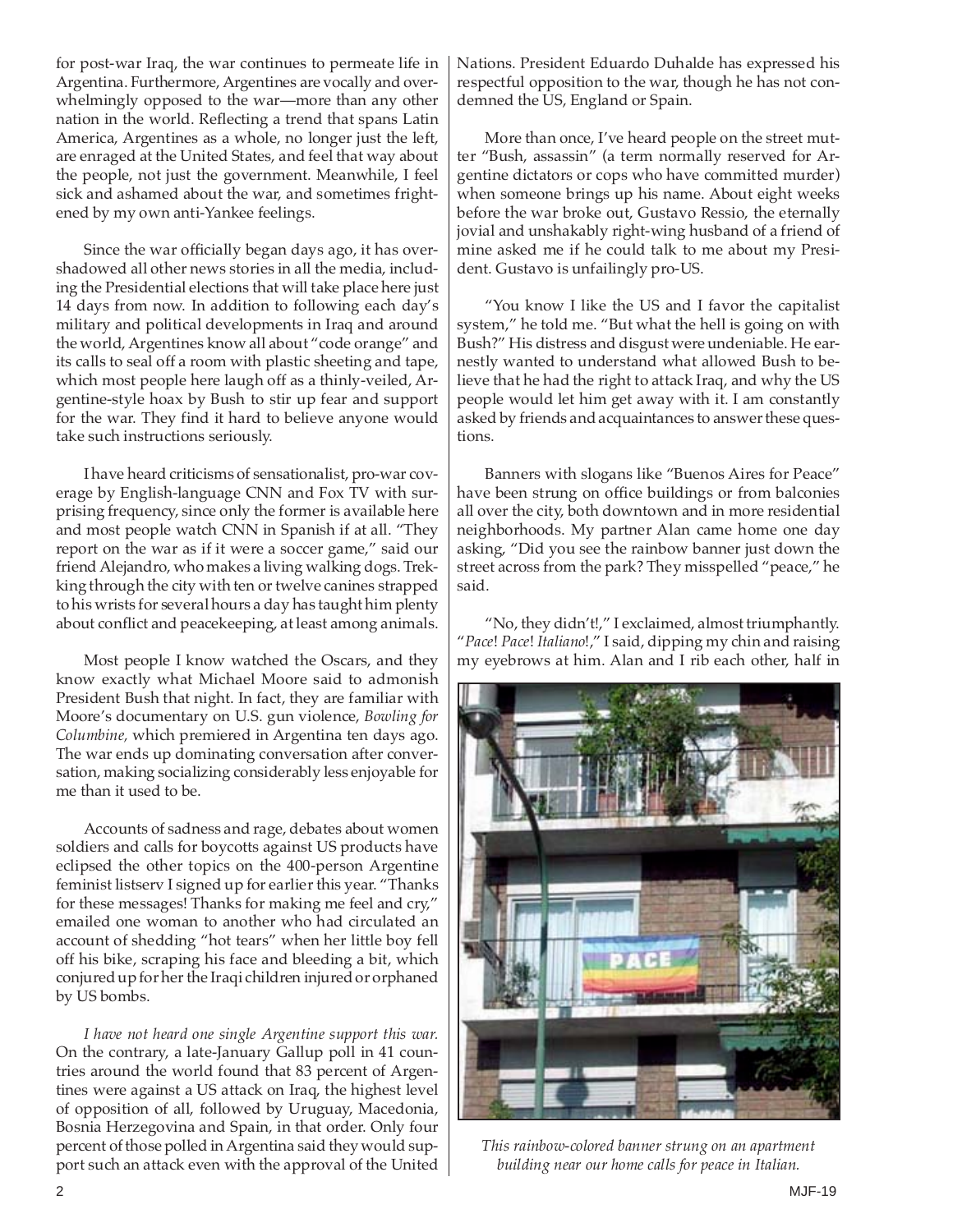

*At the most recent antiwar march just yesterday, Argentines chanted* Bush, fascista, vos sos el terrorista! *(Bush, fascist, you are the terrorist!)*



skirts of Buenos Aires.

Agencia MACANDAL **National Sebastian Hacer - Indymedia Argentina** 

jest, about which of us is more Italian, I with 50 percent Italian blood who grew up in Buffalo, New York or he with not a drop of Italian blood who grew up on the out-

"I guess you *are* more Italian than I am," he said nodding his head, as if conceding the battle.

There is now a white tent in the historic Plaza de Mayo adjacent to the Executive Offices where people from all religions are encouraged to stop by and pray for peace. Last weekend there was a huge outdoor concert for peace at the Obelisk on wide 9 de Julio Avenue, one of Buenos Aires' most prominent landmarks. Popular artists condemned the US and sang their hearts out against the backdrop of an enduring, massive red-and-white Coca-Cola sign and perhaps the largest McDonalds in the city.

Argentines aren't just angry, they're scared. Last week I met with María Capurro, the young, bubbly, sharp-asa-tack communications director at the *Centro de Estudios Legales y Sociales,* one of the leading human rights organizations. María told me she is frightened by "this US imperialism. After Iraq, what's next?" she asked. "After the Middle East, of course. Certainly Colombia is next, and after that, from there toward the South, surely."

María may sound crazy. However, press reports led many Argentines to believe that President Bush himself singled out the convergence of Argentina, Paraguay and Brazil near the majestic Iguazú falls as part of the Axis of Evil in his report entitled *The National Security Strategy of the United States of America.* Known as *la Triple Frontera* or "the Triple Border," this area is considered a sieve for illegal immigrants, arms and drugs and is supposedly home to Islamic terrorist cells. Around the time this report became news, the media reported that Osama bin Laden had been at the Triple Border just hundreds of miles from Buenos Aires—sometime in the year 2000.

Furthermore, many Argentines have interpreted this Bush report as announcing that the US feels free to attack anyone at any time by asserting that they pose a threat to US interests. If Bush could attack Iraq with so little justification and internal or international support, the argument goes, what will stop him?

(In reality, this document mentions Colombia and makes allusions to terrorist cells in South America and other parts of the world, but does not mention either Argentina or the Triple Border specifically. Other official documents such as the State Department's *Patterns of Global Terrorism* 2000 mention the "triborder" region of South America as a "focal point for Islamic extremism in Latin America.")

Argentines have experienced devastating (presumably Islamic) terrorism first-hand. In 1992, 29 people were killed and at least 250 injured when the Israeli embassy in Buenos Aires was destroyed by a car bomb. Then in 1994, a car bomb destroyed the AMIA (*Asociación Mutual Israelita Argentina*), Buenos Aires' Jewish Community Center, leaving 86 dead and 300 injured. Neither case has been clarified, though the Iranian government was implicated in the latter.

Argentina has the largest Jewish community in the world after Israel and New York. Argentines are adamantly opposed to any participation whatsoever in the war in Iraq and express concern about violent reprisals from both sides, either Bush or Islamic fundamentalists. Last month a poll showed that 87 percent of Argentines believe that the risk of new attacks would increase if Argentina became involved in the conflict.

Argentine opposition to the war reflects a trend in all of Latin America. In an on-line column for the Inter-Hemispheric Resource Center entitled "The Anti-Yanqui Revival in Latin America," the Center's Mexico associate Laura Carlsen wrote:

Ten thousand Argentines burned American

Agencia MACANDAL

#### INSTITUTE OF CURRENT WORLD AFFAIRS 3